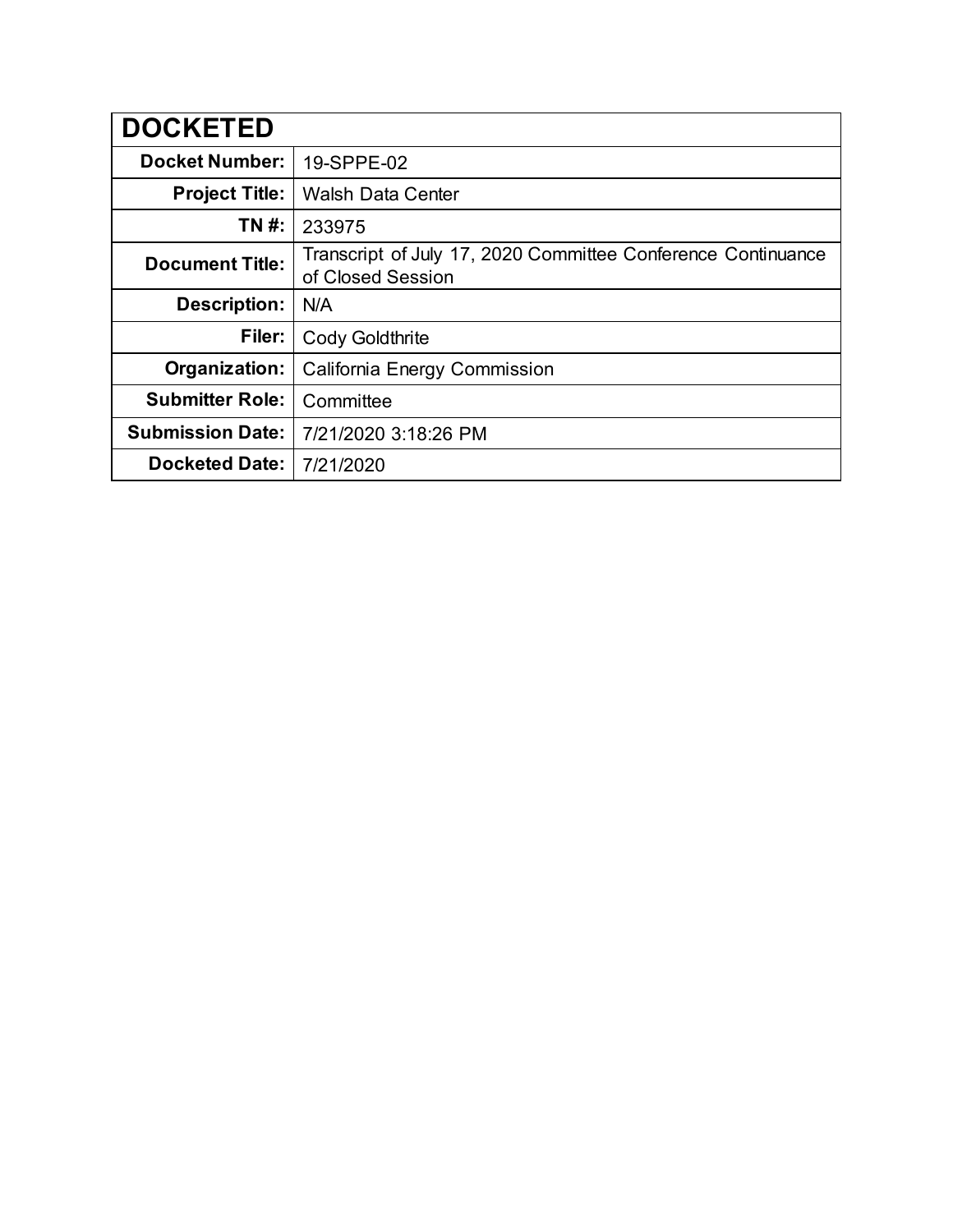In the Matter of: ) Docket No. 19-SPPE-02  $\left( \right)$  $)$ Application for Small Power ) COMMITTEE CONFERENCE Plant Exemption for the: (CLOSED SESSION) Walsh Backup Generating (a) RE: Walsh Backup Generating Facility (Facility ) Facility  $)$ 

# STATE ENERGY RESOURCES CONSERVATION AND DEVELOPMENT COMMISSION

#### COMMITTEE CONFERENCE (CLOSED SESSION)

REMOTE

FRIDAY, JULY 17, 2020

9:59 A.M.

Reported by: Peter Petty

**CALIFORNIA REPORTING, LLC** 229 Napa Street, Rodeo, California 94572 (510) 224-4476 1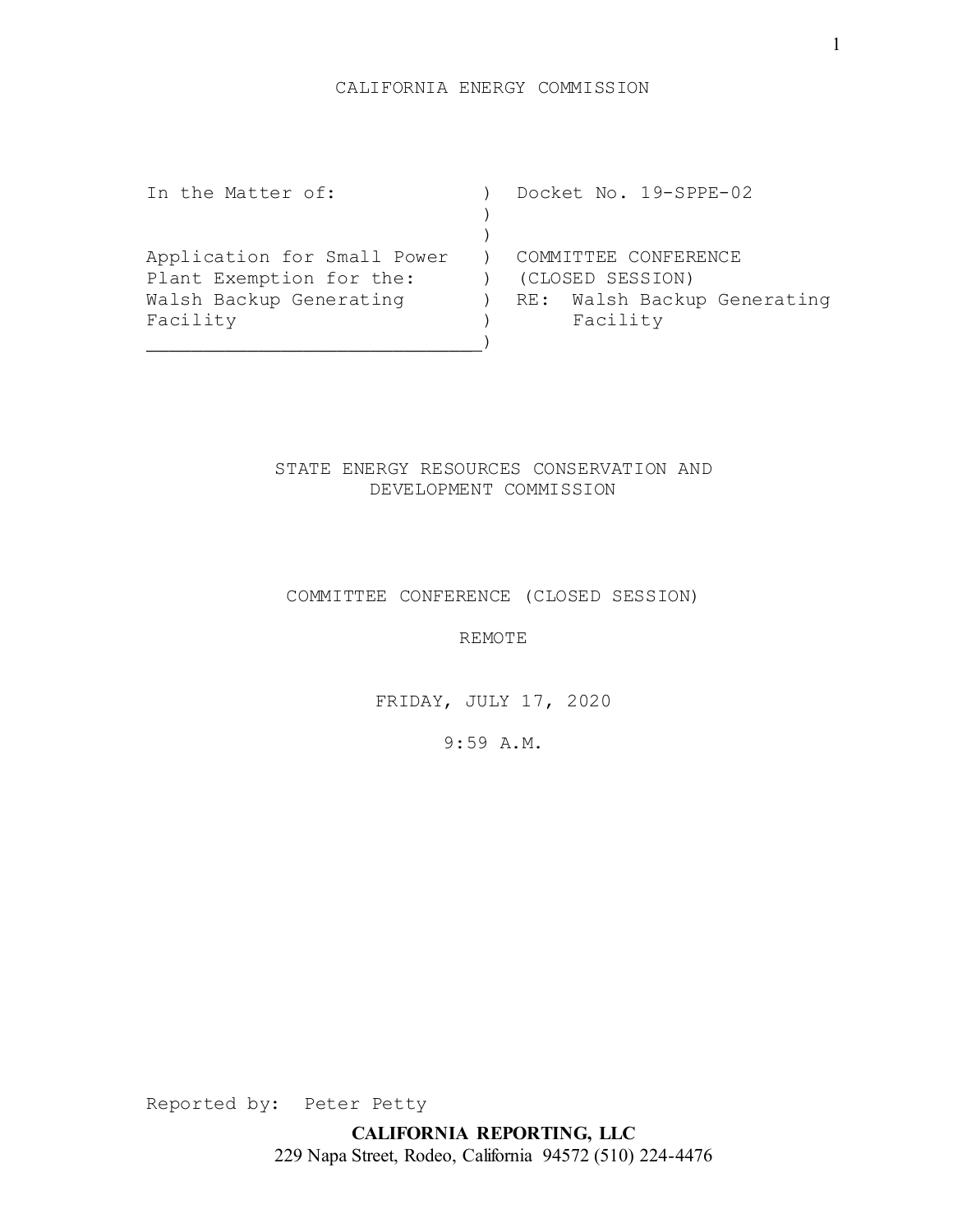## COMMISSIONERS PRESENT:

Commissioner Karen Douglas, Presiding Member Commissioner Patty Monahan, Associate Member

## CEC STAFF PRESENT:

Susan Cochran, Hearing Officer Kourtney Vaccaro, Advisor to Commissioner Douglas Eli Harland, Advisor to Commissioner Douglas Jana Romero, Advisor to Commissioner Monahan Leonidas Payne, Project Manager

INTERVENORS:

None present

#### PUBLIC COMMENT:

None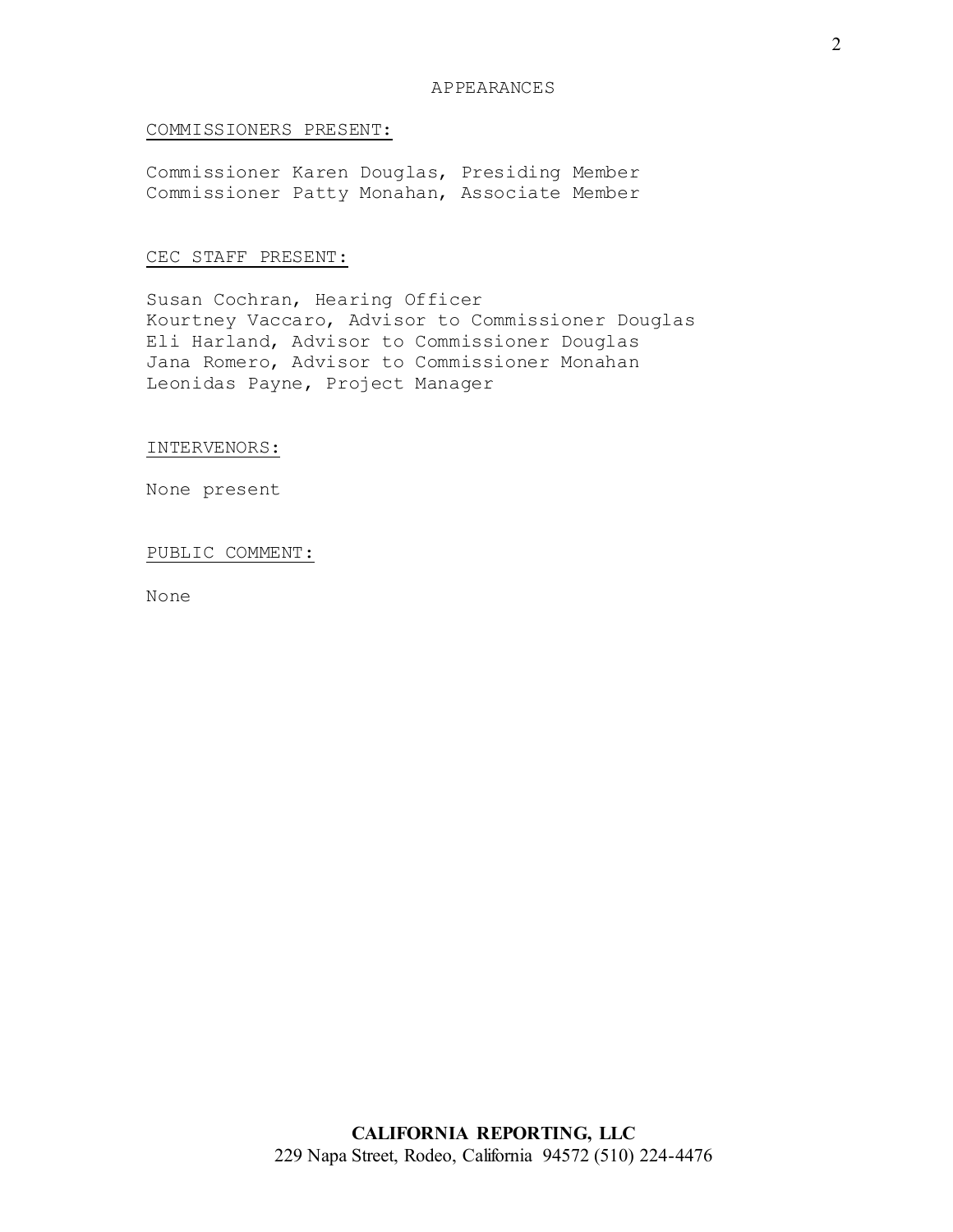INDEX

|                           |                                       | Page |
|---------------------------|---------------------------------------|------|
| $1$ .                     | Call to Order                         | 4    |
| $2$ .                     | Reportable Action from Closed Session |      |
|                           | 3. Adjournment                        |      |
|                           |                                       | 8    |
| Reporter's Certificate    |                                       |      |
| Transcriber's Certificate |                                       |      |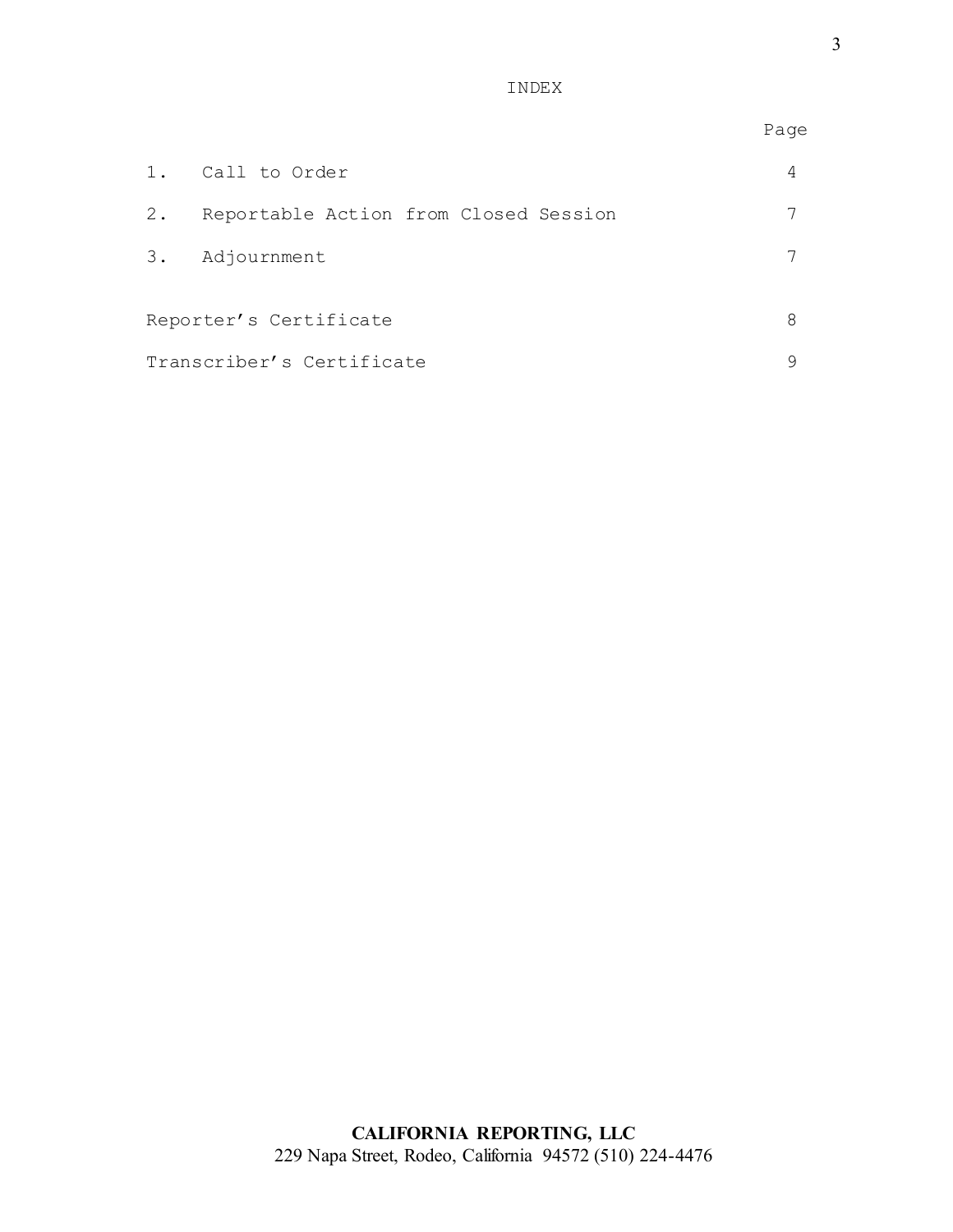COMMISSIONER DOUGLAS: All right. Good morning. We're here for the continuation of the Committee Conference in Closed Session for the Application for a Small Power Plant Exemption for the Walsh Backup Generating Facility.

 I'm Karen Douglas, the presiding member of the Committee assigned to conduct proceedings on this application. Commissioner Patty Monahan is the associate member. We held a committee conference/closed session on Friday, July 10, 2020 and continued the committee conference/closed session to today.

 The notice of this committee conference/closed session was issued on June 26, 2020. We posted the notice of the continuance on the front door of the Energy Commission building and also filed the notice of continuance in the proceeding docket. We are all participating via

teleconference.

**CALIFORNIA REPORTING, LLC** Before we begin, I would like to make introductions of the following individuals who may be participating today. Patty Monahan, commissioner and associate member. Kourtney Vacarro, my advisor. Eli Harland, my advisor. Jana Romero, advisor to Commissioner Monahan. Jim Bartridge, special advisor to the Commission on Siting Matters. And Susan

229 Napa Street, Rodeo, California 94572 (510) 224-4476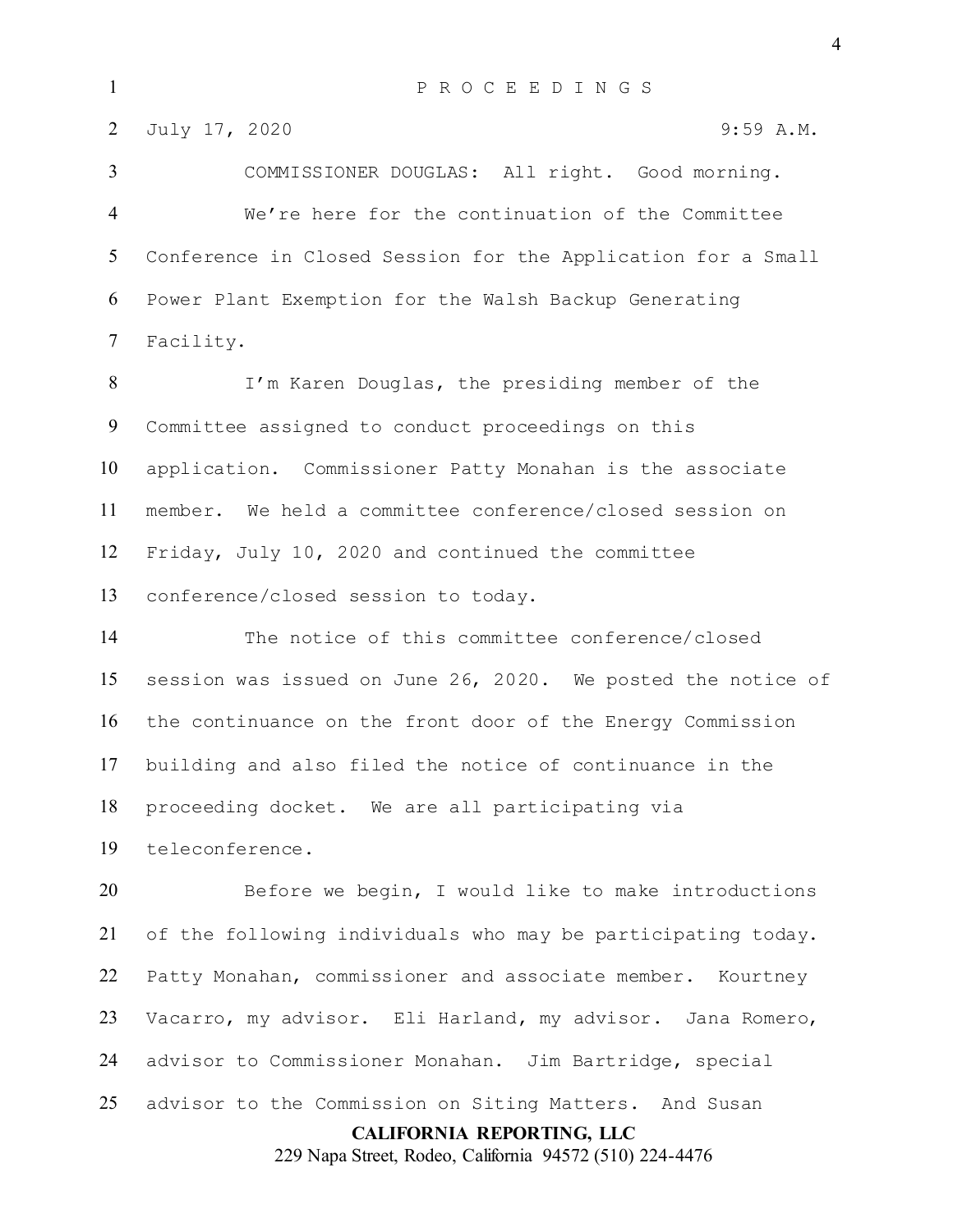Cochran, our hearing officer.

**CALIFORNIA REPORTING, LLC** 229 Napa Street, Rodeo, California 94572 (510) 224-4476 I would also like to introduce either Noemi Gallardo or Rosemary Avalos from the Public Advisor's Office. I will now ask the parties to please introduce themselves and their representatives at this time, starting with the applicant if they're on the phone or dialed in with us. 8 All right nobody from the applicant. What about staff? HEARING OFFICER COCHRAN: I know that Lon Payne, the project manager, is on the phone but he does not have a microphone. 13 I don't see anybody else from --14 THE COURT REPORTER: It's 10:00. I just want to be sure we're still on, everybody. **HEARING OFFICER COCHRAN:** Yes. 17 THE COURT REPORTER: This is the court reporter. **HEARING OFFICER COCHRAN:** Yes. COMMISSIONER DOUGLAS: Yes. HEARING OFFICER COCHRAN: I don't see anybody from staff other than Mr. Payne. COMMISSIONER DOUGLAS: I saw a text from Lon Payne or a chat saying that they are here. HEARING OFFICER COCHRAN: Okay. COMMISSIONER DOUGLAS: So if they'd like to speak up,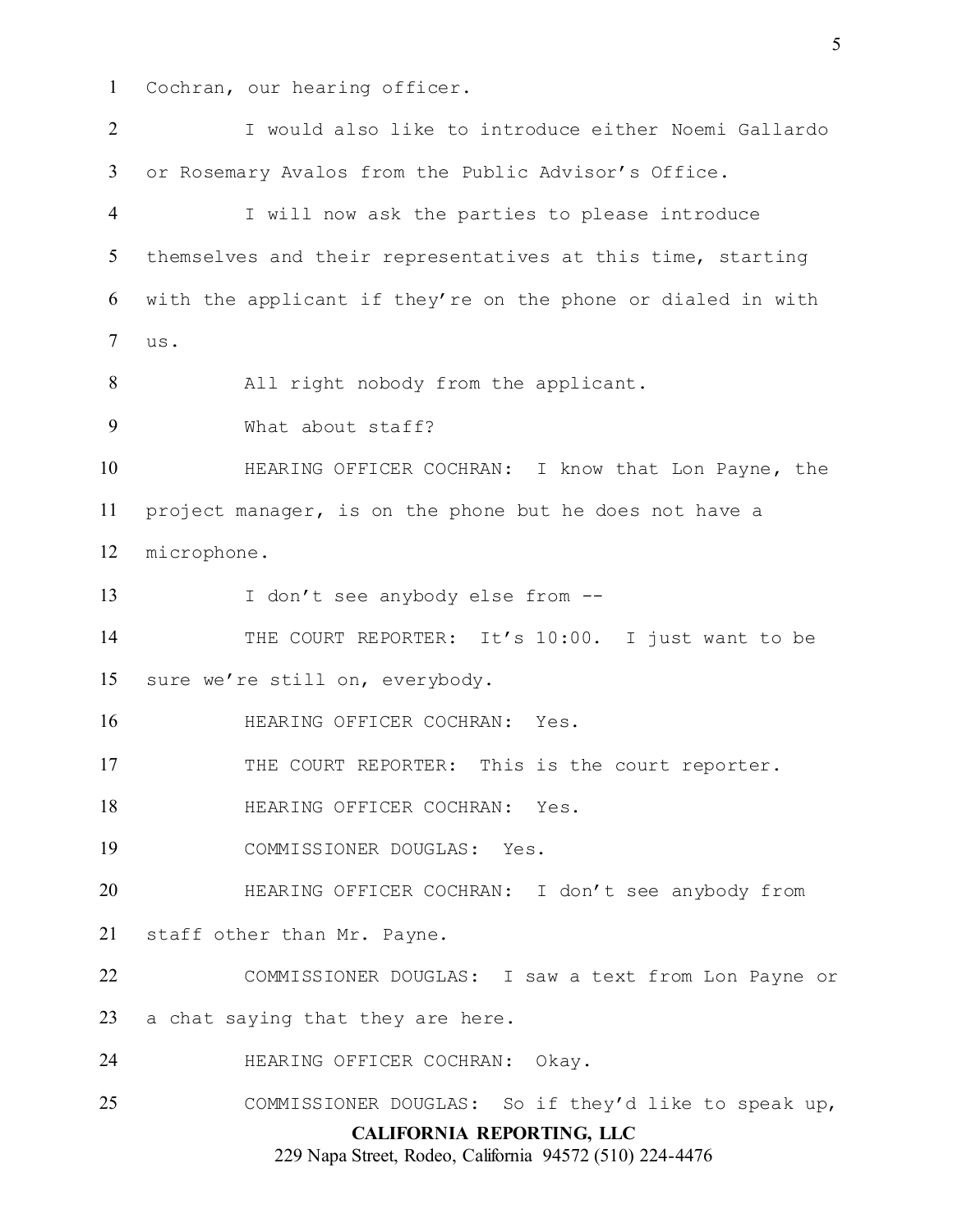they may. But we'll just otherwise note that they are listening and move on.

 Intervenors Helping Hand Tools, California Unions for Reliable Energy or Robert Sarvey, are any of you

participating this morning?

 All right. Anybody from any public agencies other than the Energy Commission who wishes to identify themselves as participating this morning?

 All right. I'll turn the committee conference over to Hearing Officer Cochran.

 HEARING OFFICER COCHRAN: Thank you, Commissioner Douglas.

 In the original notice and agenda for this committee conference closed session which is still applicable to this session as we continued it, the primary purpose is for the Committee to meet in closed session to deliberate.

 We have no parties on the line to ask if they have comments at this time so I'm going to assume they do not.

 We must conduct a public comment. Are there any -- would any member of the public care to make any comment to the Committee?

22 I don't see any.

 Ms. Avalos, has the Public Advisor's Office received any public comments for today's committee conference closed session?

#### **CALIFORNIA REPORTING, LLC**

229 Napa Street, Rodeo, California 94572 (510) 224-4476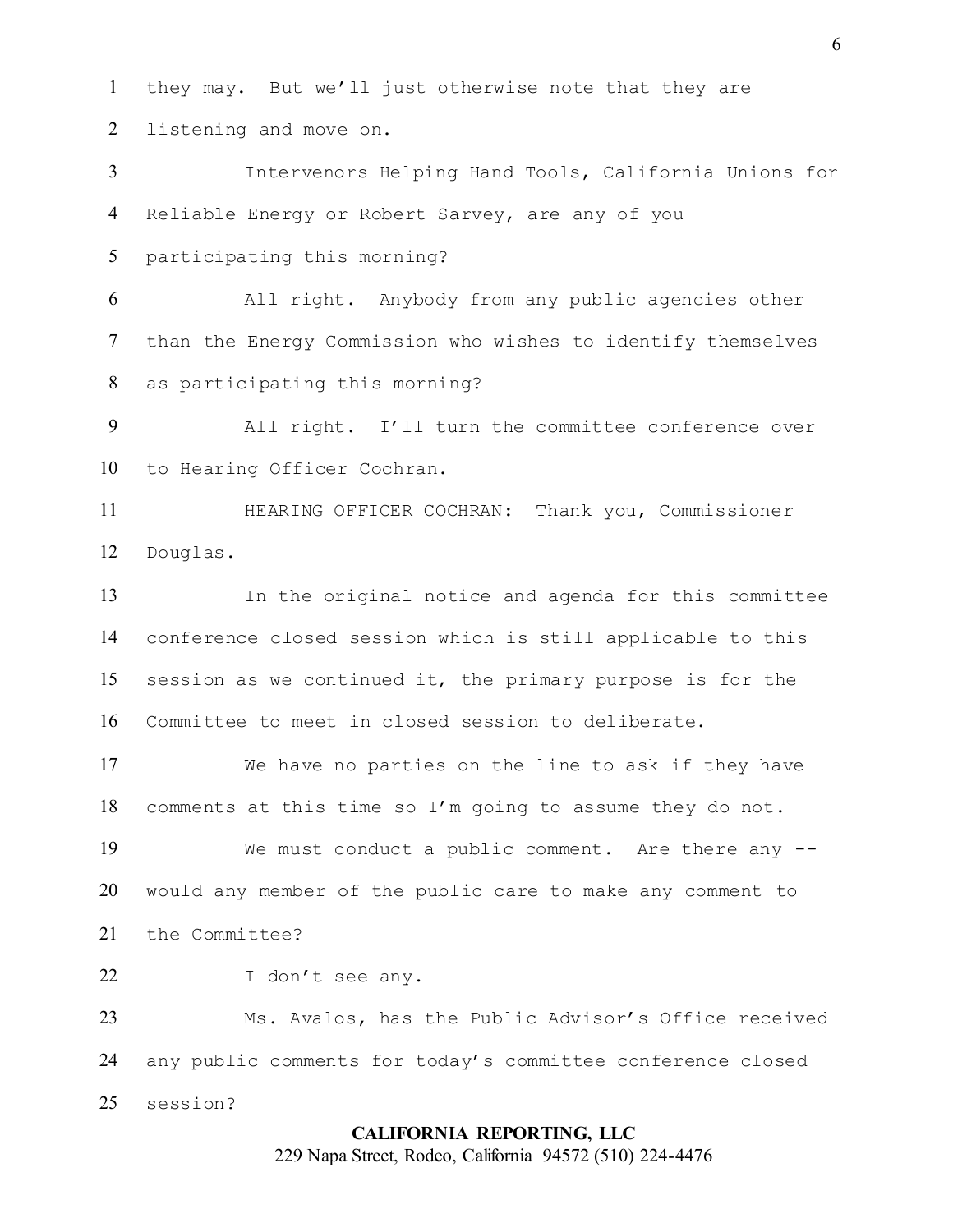**CALIFORNIA REPORTING, LLC** 229 Napa Street, Rodeo, California 94572 (510) 224-4476 MS. AVALOS: Thank you, Susan, this is Rosemary. And, no, the Public Advisor's Office has not received public comment for this particular proceeding. Thank you. HEARING OFFICER COCHRAN: Thank you. The Committee will now adjourn to closed session in accordance with Government Code Section 11126, subdivision (c)(3) which allows a state body, including a delegated committee, to hold a closed session to deliberate on a decision to be reached in a proceeding the state body was required by law to conduct. We anticipate returning from closed session in about one hour. (Off the record at 10:03 a.m.) (On the record at 11:14 a.m.) COMMISSIONER DOUGLAS: All right. Good. Well, we have returned from closed session. We have no reportable actions. 18 And Susan, is there anything you'd like to say? HEARING OFFICER COCHRAN: No. Thank you all for your participation and we are adjourned at 11:14 a.m. COMMISSIONER DOUGLAS: Perfect. HEARING OFFICER COCHRAN: Thank you. 23 COMMISSIONER DOUGLAS: Thank you. (Thereupon, the Hearing was adjourned at 11:14 a.m.) --000--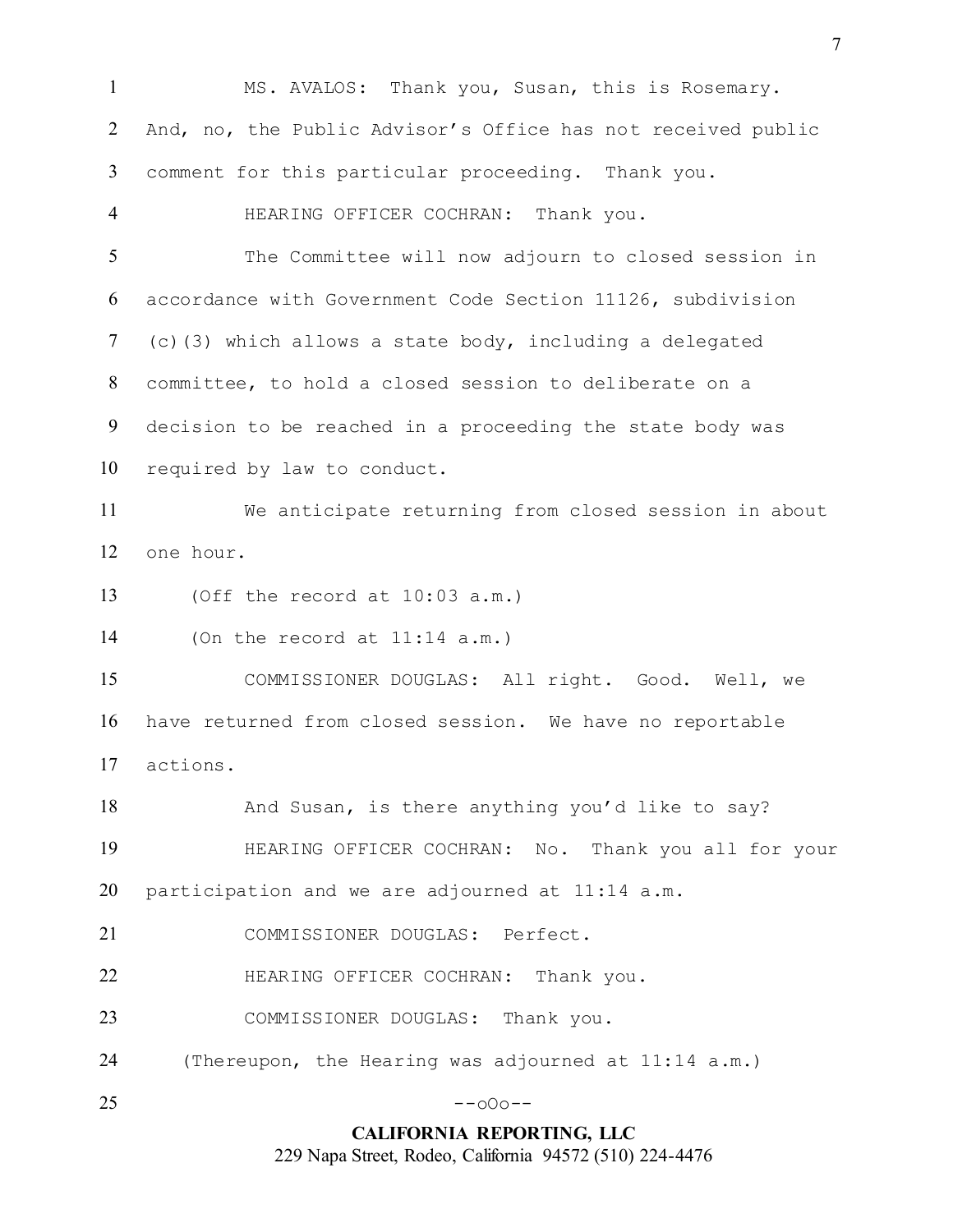#### **REPORTER'S CERTIFICATE**

I do hereby certify that the testimony in the foregoing hearing was taken at the time and place therein stated; that the testimony of said witnesses were reported by me, a certified electronic court reporter and a disinterested person, and was under my supervision thereafter transcribed into typewriting.

And I further certify that I am not of counsel or attorney for either or any of the parties to said hearing nor in any way interested in the outcome of the cause named in said caption.

IN WITNESS WHEREOF, I have hereunto set my hand this 21st day of July, 2020.

 $\equiv$ 

PETER PETTY CER\*\*D-493 Notary Public